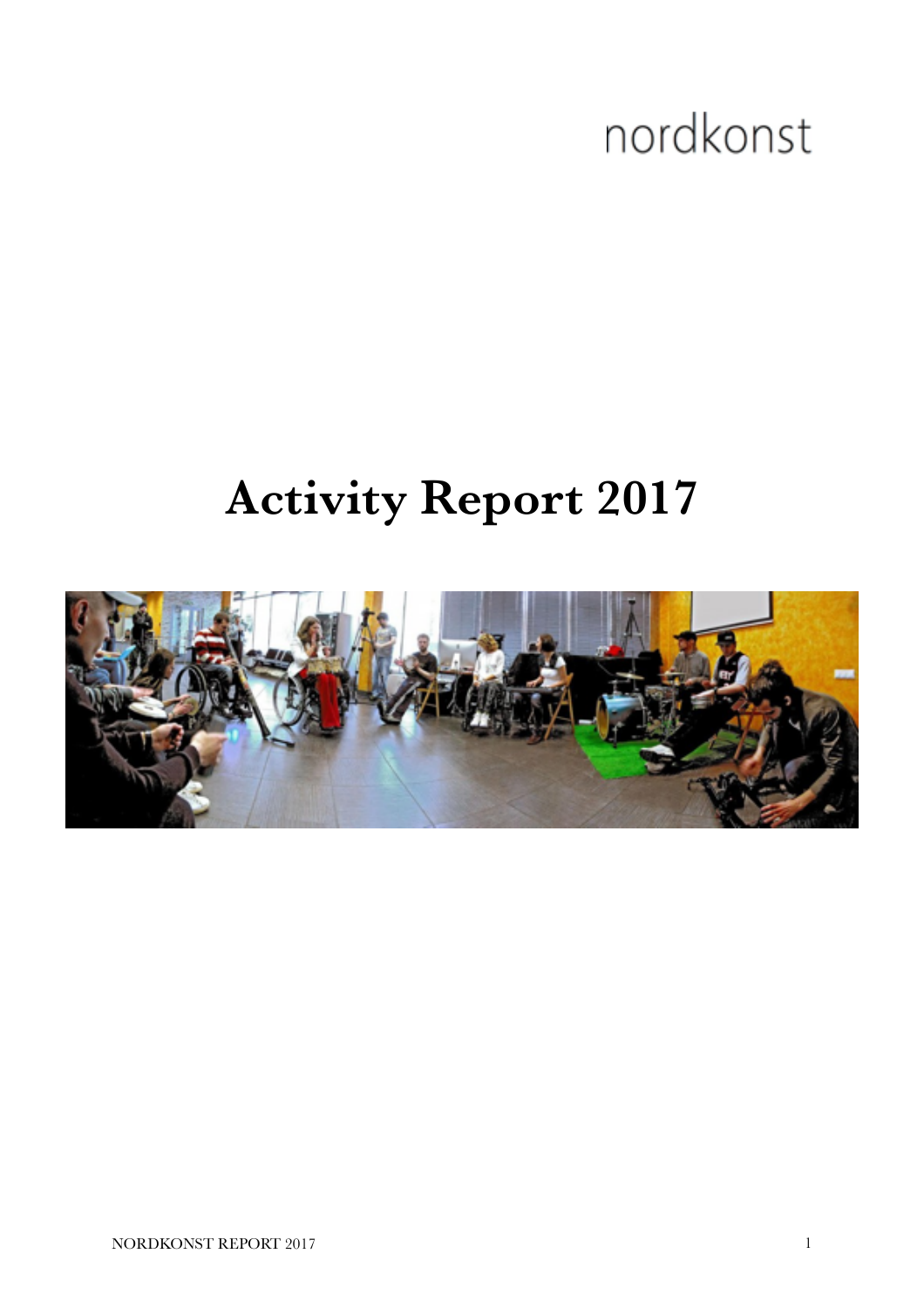#### *Board and organisation*

Nordkonst revised its activities and financial matters for 2017 during a regular, documented board meeting that took place in the beginning of 2018. The meeting had as an agenda the following:

1. The Nordkonst chairman of the board opens up the board meeting and presents the current financial accounts of Nordkonst.

- 2. Board members report on past activities for 2017.
- 3. Board members brainstorm on ideas for future developments and new projects on the way.
- 4. Information about Nordkonst website and hosting
- 5. Membership fees.
- 6. Other matters (if any)

The economic bookkeeping is currently managed by Nordkonst' chairman of the board, Julia Velkova Öberg. Nordkonst plans for an external financial audit to take place in August 2018 in connection to finalizing the Swedish Institute funded project Nord2Nord. For any new projects, an external accountant will be employed on a temporary/consultant contract.

The chairman of the board manages the structure of Nordkonst, the formal approval of contracts and financial expenses, as well as the communication with Swedish public authorities regarding taxation, registration matters and similar. The chairman of the board convenes the yearly board meeting and proposes the agenda for discussion.

Members of the Nordkonst board perform an advisory function, and act as project managers for the projects which they are executing within the organisation. They also have an active role in and responsibility for shaping the future direction of development of Nordkonst. Members of the board are elected for a term of 2 years, with a possibility for extension. The next board elections are due to take place in November 2018. The current board consists of the following members:

Julia Velkova Öberg, chairman of the board Ekaterina Kalinina, board member Ekaterina Tarasova, board member Liudmila Voronova, board member Jonas Öberg, revisor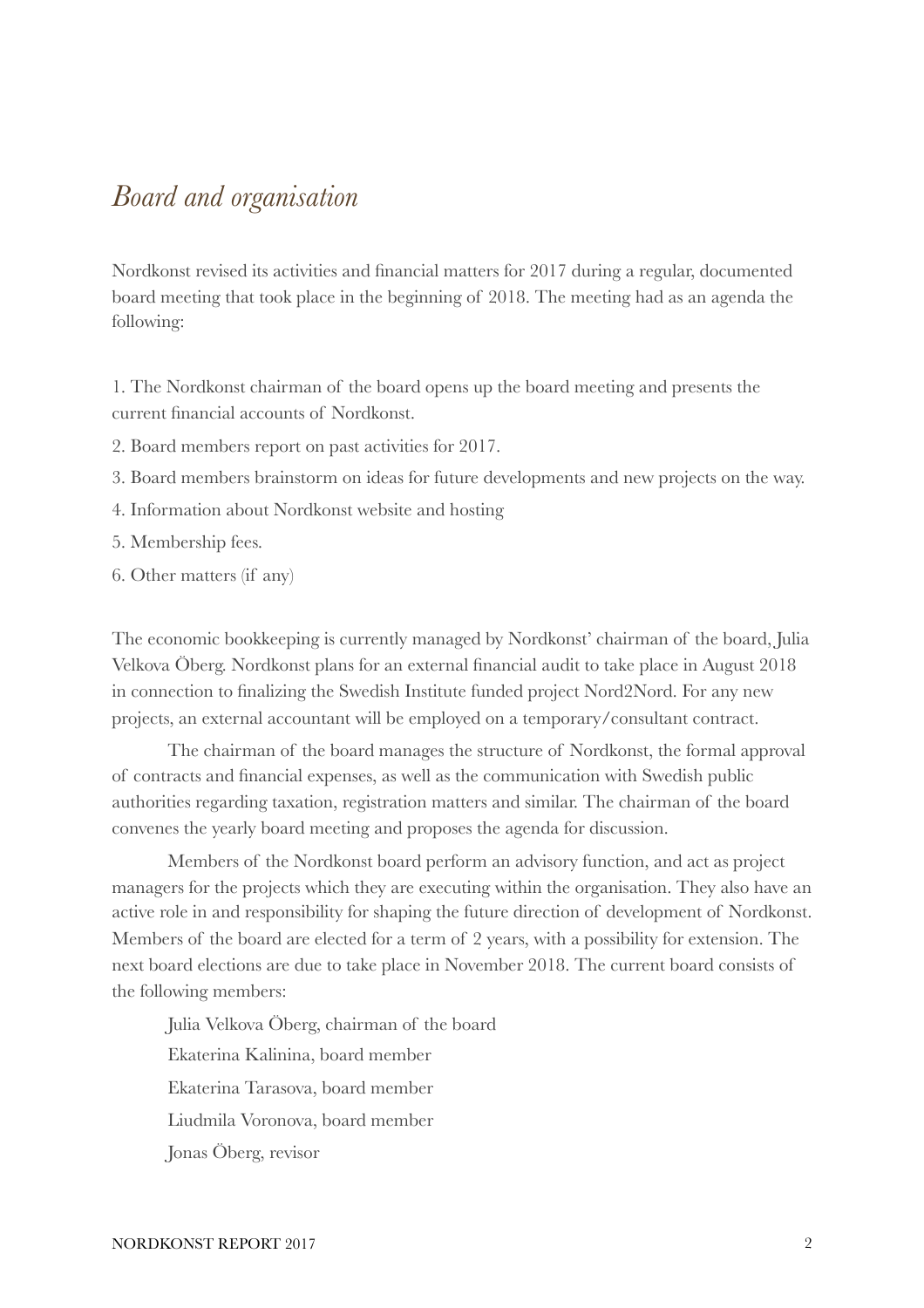### *Activities*

During 2017 Nordkonst has been engaged in international project sponsored by Swedish Institute (Creative Force funding scheme) Nord2Nord, which was carried out in cooperation with Russian NGO Da Exit. Nord2Nord was comprised from a series of activities in several Russian cities with the aim to attract public attention to hip hop subculture and its potential for active engagement of youth in important societal matters. The project also set several objectives that concerned gender equality, inclusion as well as active engagement of citizens in the matters of youth security. During 2017 Nordkonst has arranged several large events including festival Swedance in August 2017 in Moscow with support of Swedish Embassy in Moscow, (150 000 visitors and 150 dancers took part in the event, see picture on the next page) took part in the festival Nordic weeks in St. Petersburg with a street dance performance (see picture below), co-arranged together with partners in Murmansk festival Dance Machine (1-2 December), and took part in the Sweden Days in Arkhangelsk together with Diplomatic mission of Sweden (28-30 November).

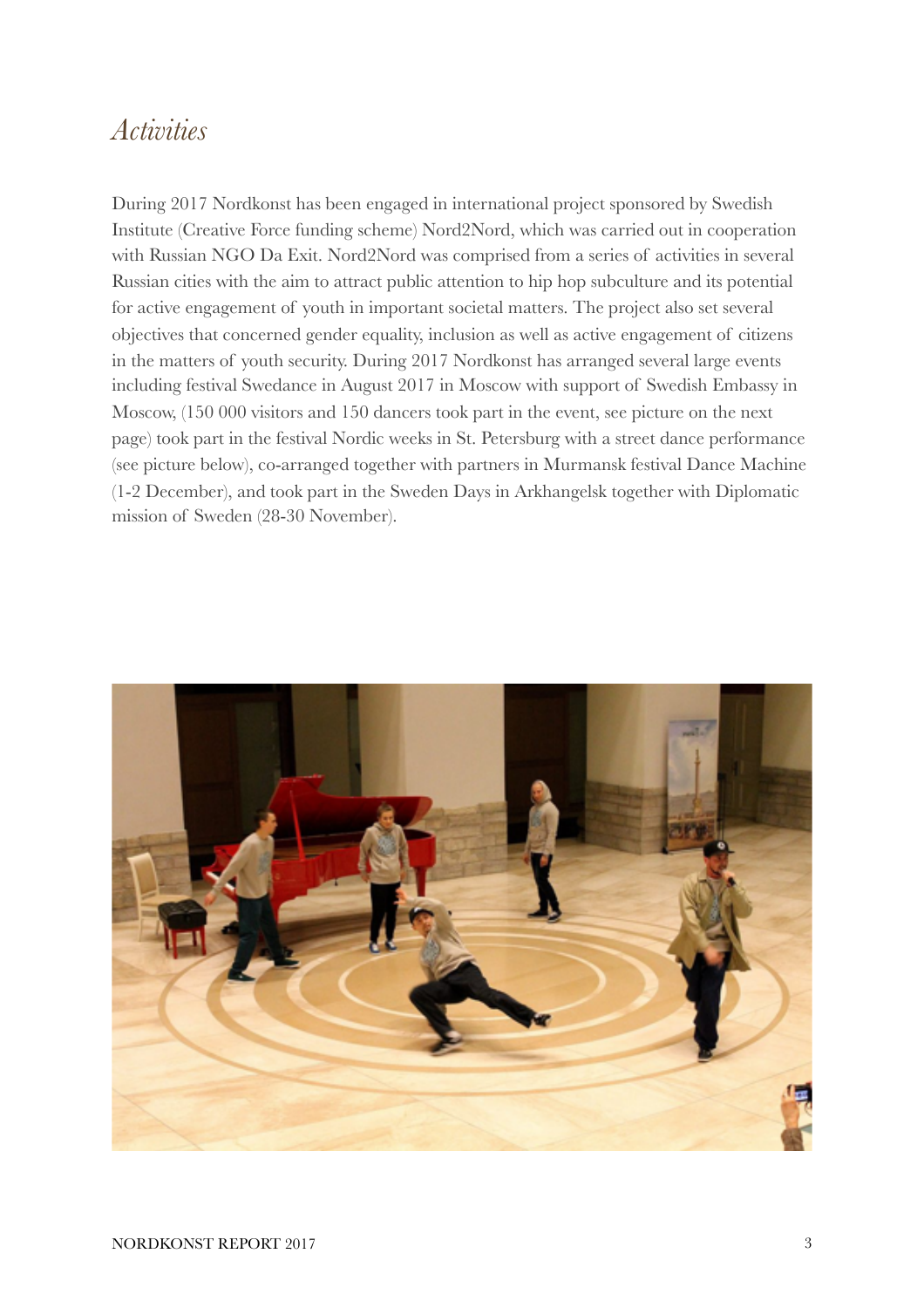### *Publicity and cooperations*



By the end of 2017 Nordkonst has built new cooperations and networks outside of Sweden and made new partnerships such as with Embassy of Sweden in Moscow, General Consulate of Sweden in Moscow, festival Call out Suomi (Finland), festivals Sever Soul and Dance Machine in North-West Russia as well as new contacts with sponsors such as Urbanears (Sweden) and Document Press (Sweden).